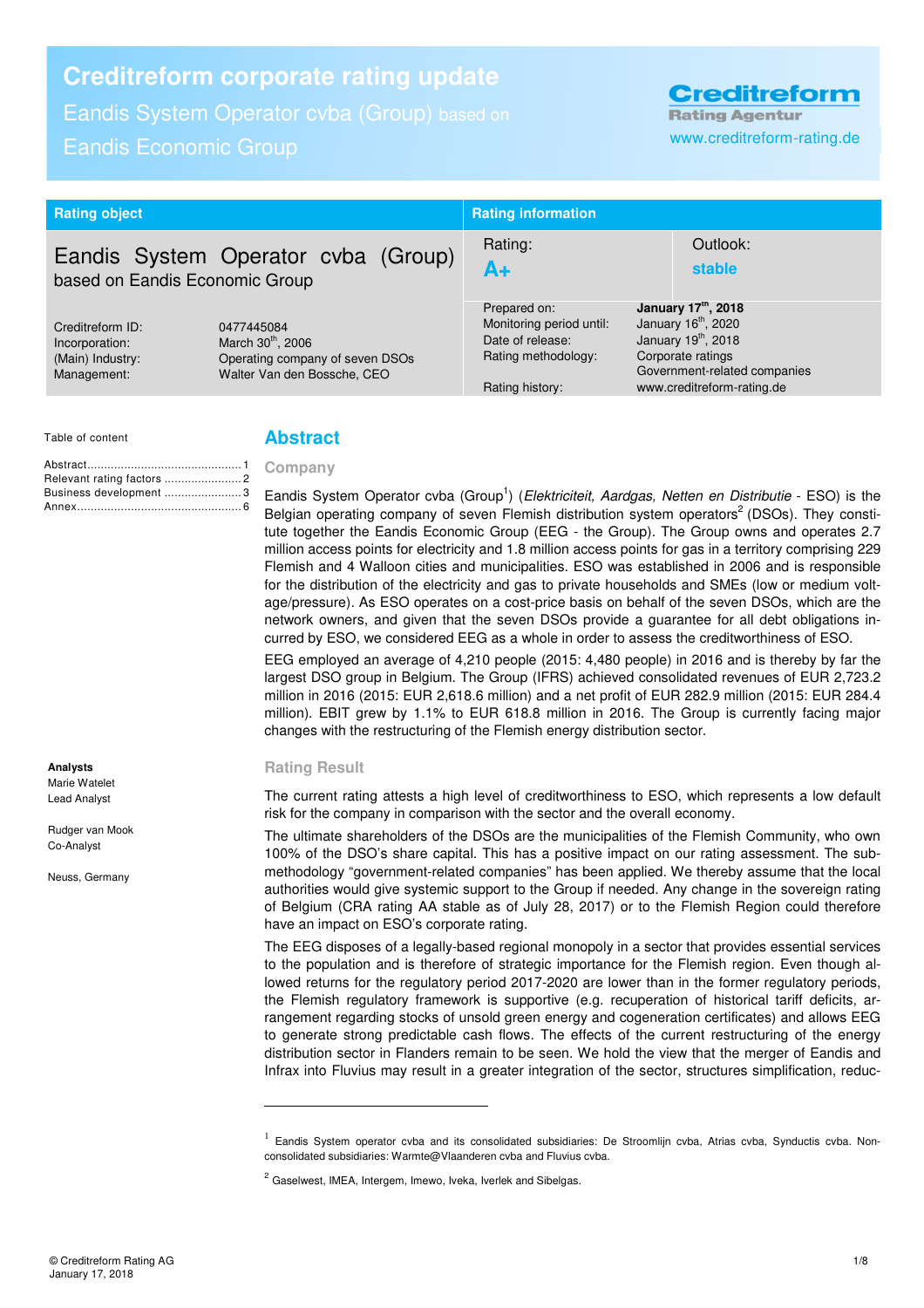tion of costs and the realization of several synergies. Moreover, we expect a strengthening of the equity ratio and financial results of EEG if the expected split-up of the financing associations<sup>3</sup> and their integration into the DSOs takes place.

### **Outlook**

The yearlong outlook of the rating is stable. This appraisal takes into account the low business risk profile of the company and the moderate financial risk profile given the guarantee of the DSOs and the assumed support of its ultimate shareholders in the event of distress. The impacts of the current restructuring and recent developments in the Flemish energy distribution sector remain to be seen.

# **Relevant rating factors**

| <b>Standardized annual financial statement (Eandis</b><br><b>Economic Group)</b> |                     |  |
|----------------------------------------------------------------------------------|---------------------|--|
| 2015                                                                             | 2016                |  |
| EUR 2,315.7 million                                                              | EUR 2,454.3 million |  |
| EUR 945.3 million                                                                | EUR 947.8 million   |  |
| EUR 612.1 million                                                                | EUR 618.8 million   |  |
| EUR 284.4 million                                                                | EUR 282.92 million  |  |
| EUR 9,618.8 m                                                                    | EUR 9,521.8 million |  |
| 24.4%                                                                            | 25.8%               |  |
| $42.3$ days                                                                      | 31.8 days           |  |
| 62.6%                                                                            | 54.8%               |  |
| 4.9%                                                                             | 5.0%                |  |
| 7.3                                                                              | 7.2                 |  |
| 2.9%                                                                             | 2.9%                |  |
|                                                                                  |                     |  |

### **General rating factors**

- + Government-related company
- + Strategic importance of the company for the region crucial market player in the energy distribution sector in Flanders
- + Transparent and supportive regulatory framework
- + Predictable revenues and cash flows
- + Low business risk profile of the DSOs with a legally based regional monopoly for gas and electricity distribution
- + Probable and assumed support by the local authorities (ultimate shareholders) if necessary
- + Guarantee of the DSOs for debts taken by ESO (in proportion of its capital share in ESO)

- Ongoing investments required

- Capital-intensive business, high fixed costs
- Limited upside potential given the revenue cap

### **Current factors (rating 2018)**

- + Increased equity ratio, revenues and EBIT in 2016
- + Significant reduction of historical stocks of unsold green and cogeneration certificates
- + Recuperation of the regulatory assets/liabilities (tariff under-recovery in 2010-2014) over a 5-year period from 2016 until 2020
- + Successful refinancing of expiring bond with lower financing costs
- + Good liquidity position

 $\overline{a}$ 

 $^3$  Finiwo, Ika, Finea, Fingem, Figga and Finilek.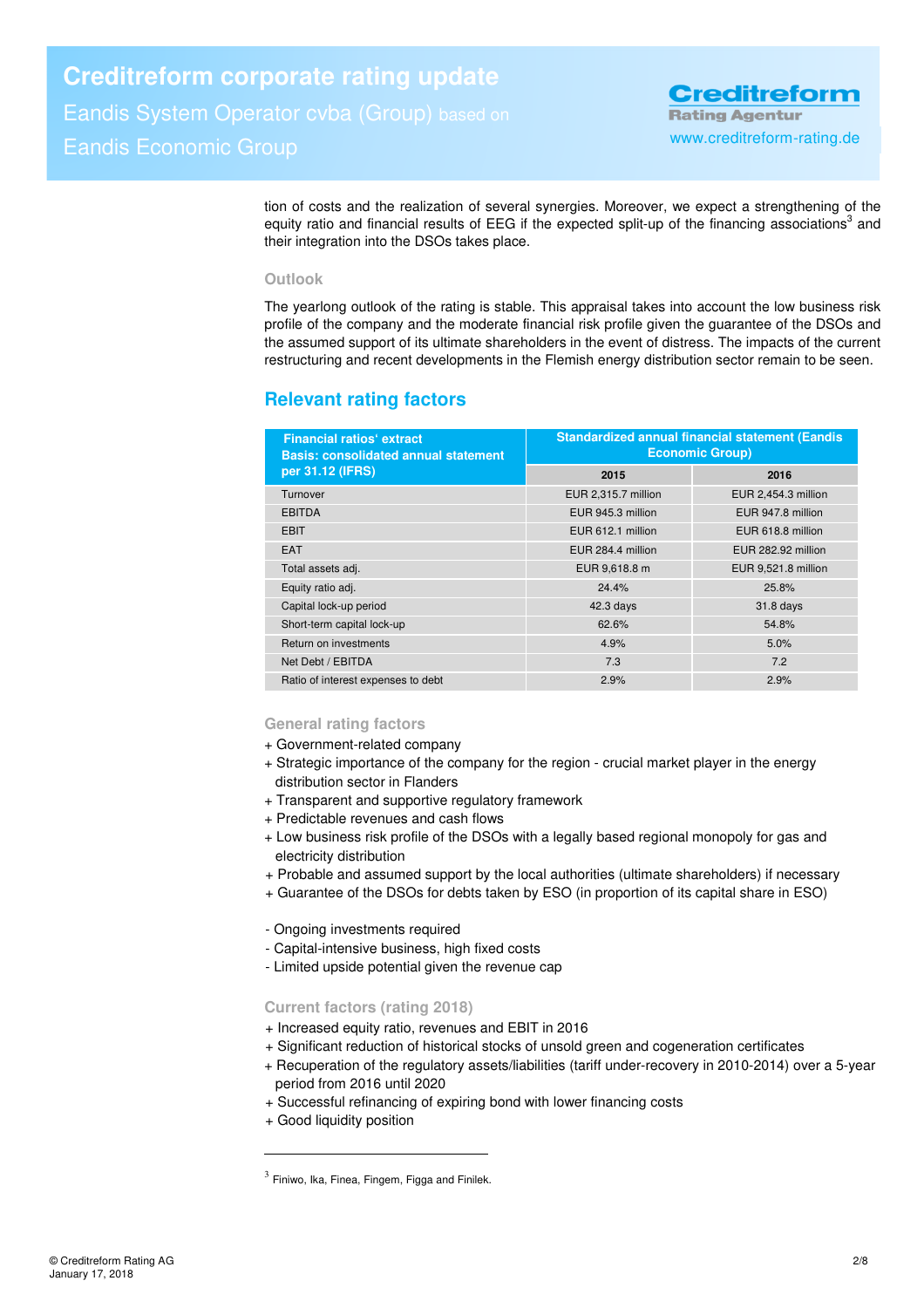# **Creditreform corporate rating update**

Eandis System Operator cvba (Group) based on Eandis Economic Group www.creditreform-rating.de

**Creditreform Rating Agentur** 

- High gearing and net debt / EBITDA ratio
- Concentration risk of turnover on a few customers

#### **Prospective rating factors**

- + Manageable capex in the infrastructure
- + Expected synergies and economies of scale through integration with Infrax
- + Strengthening of the EEG balance sheet through partial integration of FICs' participations and corresponding liabilities
- Relatively high pay-out ratio although commitment of stable dividend payments until 2019
- Integration risks and costs

#### **Best-case scenario**

In our best-case scenario for one year, we assume a rating of AA-. Provided that the merger with Infrax and the partial integration of the FICs are successfully implemented as well as assuming that the business further develops cost-efficiently, a rating update could be expected.

**Worst-case scenario** 

 $\overline{a}$ 

In our worst-case scenario for one year, we assume a rating of A. It is assumed that the restructuring leads to an unexpected deterioration of financials due to increased integration costs. The rating could also be downgraded if the assumed support from the ultimate shareholders lowers.

# **Business development**

During the year 2016, the Eandis Economic Group achieved revenues amounting to EUR 2,454 million (2015: EUR 2,316 million), of which 94.5% were generated by the distribution of electricity and gas; 3.0% by the direct sale of energy to households that have difficulties finding an energy provider (public service obligation); and 2.5% by construction work for other parties. We identified a concentration risk given the fact that the two largest customers of EEG for the segment electricity together represented 60% of the turnover, and the three largest customers of the segment for gas together represented 63% of the turnover in 2016.

The nominal capital of EEG slightly decreased by EUR -15.7 million as of December  $31<sup>st</sup>$ , 2016 following the exit of Frasnes-lez-Anvaing, the province East-Flanders and the province Antwerp. The province of West-Flanders will withdraw by the end of 2018 **(**Decree on Intermunicipal Cooperation). Dividends paid amounted to EUR 165.8 million in 2016 (2015: EUR 185.6 million) in accordance with the dividend commitments until 2019.

In 2016, Eandis created two joint-ventures together with Infrax: Fluvius, in order to foster the smart metering project and Warmte@Vlaanderen cvba, which is active in district heating. Infrax is a distribution operator for natural gas, electricity, cable television and sewerage in the Flemish region.

On December 20<sup>th</sup>, 2016, the Flemish regulator Vlaamse Reguleringsinstantie voor de Elekriciteitsen Gasmarkt (VREG) approved the new tariffs for 2017 based on the 2017-2020 tariff methodology, which is based on an ex-ante "revenue cap-oriented" system<sup>4</sup>. The tarification principles cover exogenous costs and non-exogenous costs and foresee a fair capital remuneration for the shareholders (RAB\*WACC). ESO stand-alone performs all operations at cost (without profit or loss) for the inter-municipalities. The new methodology includes the recuperation of the regulatory assets/liabilities for the period 2010-2014 over a period of 5 years (until 2020) from 2016 onwards. These transfers amounted to EUR 397.6 million as of June  $30<sup>th</sup>$ , 2017 (EUR 587.2 million as of

Best-case scenario: AA-Worst-case scenario: A

#### Note:

The scenarios are based on the information available at the time of the rating. Within the forecast horizon, some circumstances could occur that would lead to a rating change out of the indicated range.

<sup>&</sup>lt;sup>4</sup> The cap determines the maximum revenue a DSO can collect from the grid users in a given period, with the exclusion of socalled "exogenous costs" beyond the DSOs' control, which are not subject to the revenue cap and are included in the tariffs.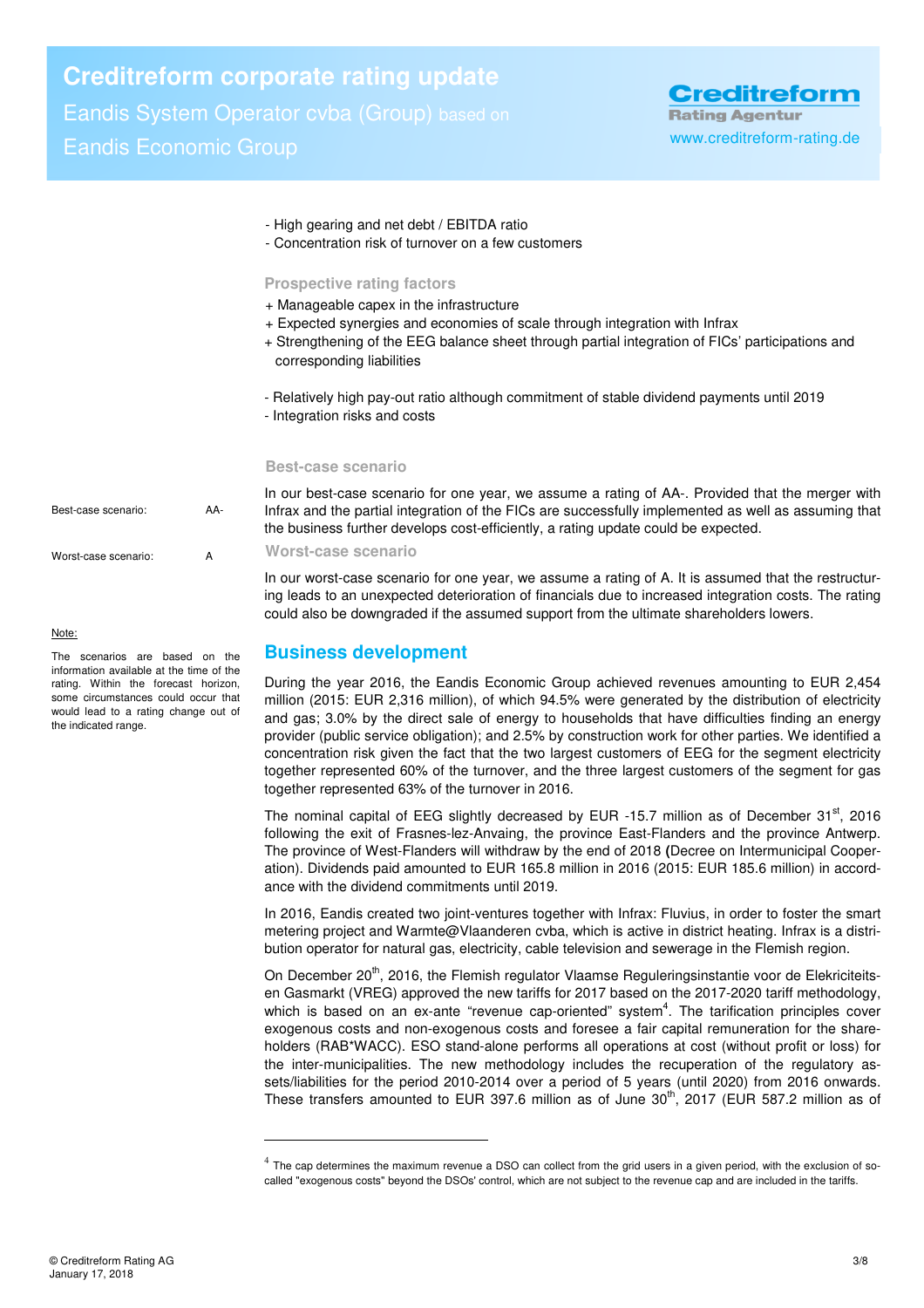**Creditreform Rating Agentur** 

December 31<sup>st</sup>, 2016). The regulatory balances from 2015 will be recuperated via the tariffs based on the tariff methodology 2017-2020.

Overall, even though allowed returns for the regulatory period 2017-2020 are lower than in the former regulatory periods, the eligible income 2017 increased in comparison with 2016 due to the increasing exogenous costs (for the green energy certificates and the processing of the regulatory balances). In the first half of 2017, revenues increased by 7.2% to EUR 1,340.1 million in comparison with H1-2016, reflecting again the increased tariffs decided by the VREG. The operating margin was 18.5% (H1-2016: 20.4%). Due to a decrease of EUR 35.9 million in financing costs, EAT for the period increased by 20.5% and amounted to EUR 129.4 million (H1-2016: EUR 118.5 million).

The Flemish energy distribution sector is currently evolving and restructuring. It foresees a full unbundling between generation (a commercial activity), transmission, distribution (both regulated activities) and supply (a commercial activity). Considering the major challenges in the energy sector, the industry is seeking more efficiency, transparency and structural simplifications (including a reduction in the number of political mandates). Therefore, the two operating companies of the Flemish DSOs, Eandis System Operator cvba (RAB 2016: EUR 7,902 million) and Infrax cvba (RAB 2016: EUR 1,792 million), are planning to merge and to integrate into Fluvius. Infrax stand-alone achieved revenues of EUR 12.4 million in 2016 (2015: EUR 10.1 million) and a net profit of EUR 0.2 million (2015: EUR 0.2 million). EBIT decreased by 7.1% at EUR 0.3 million in 2016.

The integration of the two companies should be realized on July  $1<sup>st</sup>$ , 2018 with a retroactive effect (fiscal and accounting) on January  $1<sup>st</sup>$ , 2018. A gradual reduction in the number of employees is also foreseen and the full integration of the employees (ESO had 3,967 employees and Infrax 1,546 employees as of December  $31<sup>st</sup>$ , 2016) should be completed in 2020. Frank Vanbrabant will become the CEO of Fluvius after the integration of the two companies. This could generate significant synergies and economies of scale. Moreover, a potential merger of the DSO IMEA (Eandis) and IVEG (Infrax) is contemplated. We expect Fluvius to publish accounts for the Economic Group Fluvius, i.e. for the operating company Fluvius (= merged Eandis/Infrax), its subsidiaries and the DSOs of both current groups from 2018 onwards.

Furthermore, a split-up of the financing associations (FICs) is being considered in Flanders. All balance sheet items of the FICs as of December 31<sup>st</sup>, 2017, both assets and liabilities, should be split up and transferred to either the DSOs or to Zefier cvba, a newly constituted company, at a 1 to-1 ratio without any revaluation. This would lead the DSOs to take over the public sector's participations in Elia (through Publi-T) and Fluxys (through Publigas). As such, this transaction should improve the DSOs' balance sheets, given the high equity ratio of the FICs, with an indirect impact on the balance sheet solidity of the EEG. The current FICs are expected to cease to exist as of April  $1^{st}$ , 2018. At that time, the split-up will be executed retroactively as of January  $1^{st}$ , 2018 from an accounting point of view.

Regarding the green power and cogeneration certificates, which weighted on the balance sheet of Eandis, the Flemish system has been changed and will allow the DSOs to reduce their stock of unsold certificates. A "services of general economic interest" (DAEB) arrangement has been found, including the buy-in of certificates by the Flemish Energy Agency (VEA), which are then to be destroyed. The arrangement is valid for a period of 10 years until 2026. The net decrease of the receivables linked to the certificates is significant: from EUR 546.1 million as of December 31<sup>st</sup>, 2016, the company estimates the certificate stock at EUR 24.8 million as of December  $31<sup>st</sup>$ , 2017.

The investment program 2018-2022 of Eandis requires on average EUR 433 million every year. During the year 2016, EEG invested EUR 427.6 million (13.3% below the 2015 level), of which EUR 291.6 million in electricity grid infrastructure and EUR 136.0 million in gas. EEG has invested EUR 5.8 million in 2016 for the project smart metering.

As of December 31<sup>st</sup>, 2017 and based on internal information, EEG's total long-term debt amounted to EUR 5,468 million (initial amount: EUR 6,641 million). In this amount, bonds represent an amount of EUR 3,470 million (EMTN program and retail bonds together) and bank loans represent EUR 1,997 million. Average interest rate of long-term financing is 2.93%, which is lower than the cost of debt in allowed income (3.04% in the new VREG methodology 2017-2020). All long-term bonds of ESO are guaranteed by each of the DSOs in proportion to their participation in the share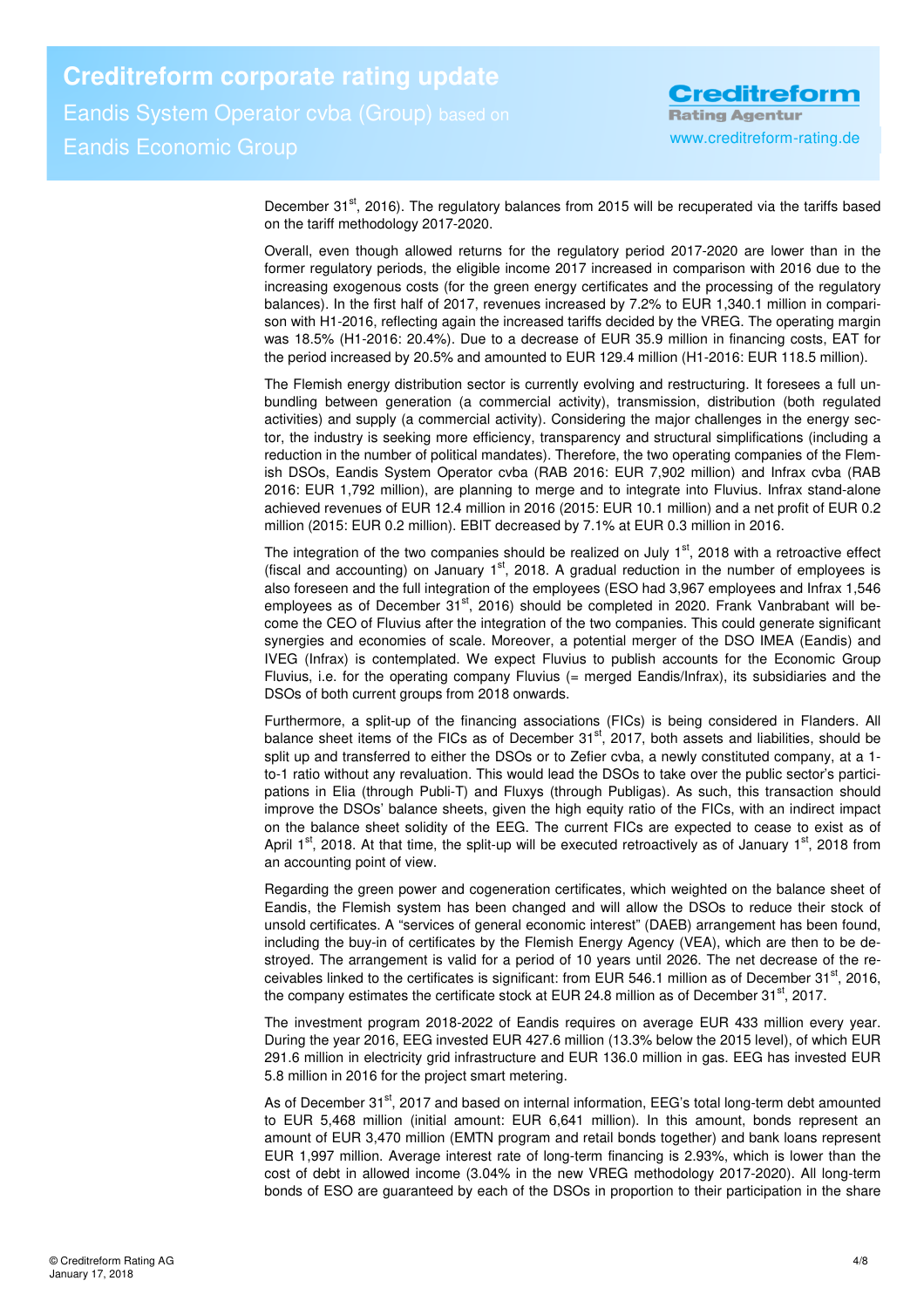**Creditreform corporate rating update**  Eandis System Operator cvba (Group) based on Eandis Economic Group www.creditreform-rating.de

**Creditreform Rating Agentur** 

capital of the company as of the date of entry into the financing arrangements. In June 2017, Eandis successfully issued a new retail bond amounting to EUR 200 million with an 8-year maturity (until June  $23<sup>rd</sup>$ , 2025) and an interest rate of 2.0% p.a. This new issue has been primarily used to refinance the 2010-2017 bond (4.0% p.a. – EUR 150 million until June  $20^{th}$ , 2017). In the second part of December 2017, the Board of Directors of Eandis decided to convert two swapped loans into non-swapped loans with a fixed interest rate, leading to costs savings.

The company disposes of a good liquidity position with cash amounting to EUR 31.4 million as well as liquidity facilities amounting to EUR 1,222 million, which are undrawn as of December  $31<sup>st</sup>$ , 2017. All short-term loans are subscribed by Eandis System Operator in the name and on behalf of the Distribution System Operators that stand surety for their part and act as joint co-debtor except for the bank overdrafts.

The current organizational and share capital structure of the Group is subject to changes given the expected merger of ESO and Infrax as well as of the partial integration of the FICs.

Also under the current restructuring of the Flemish energy distribution sector, we assess the Group as having a low business risk profile as the company is system-relevant and benefits from a supportive regulatory framework from the VREG, generating predictable cash flows. We see the merger of Eandis and Infrax as a significant move towards more integration, an increased regulated asset base and monopolistic position in the Flemish region, the realization of economies of scale and efficiency gains (savings on expenses for operations and investments). Nevertheless, the planned synergies remain to be implemented. We hold the view that the split-up of the FICs should have a positive impact on the consolidated balance sheet of the Group. The impact of the partial integration of the FICs on the operating result and on the resulting financials of the Group remains to be seen.

We assess the financial risks of EEG as moderate and lower than in other industries. The joint debt guarantee from all the DSOs has a positive impact on our rating assessment. We furthermore assume that it is very likely that the local authorities will support EEG if needed. The Group currently disposes of a good liquidity position and has the necessary financial instruments and capital market access to finance its further developments. Nevertheless, the credit risk position of EEG may deteriorate if total debts increase following the planned integrations and restructuring.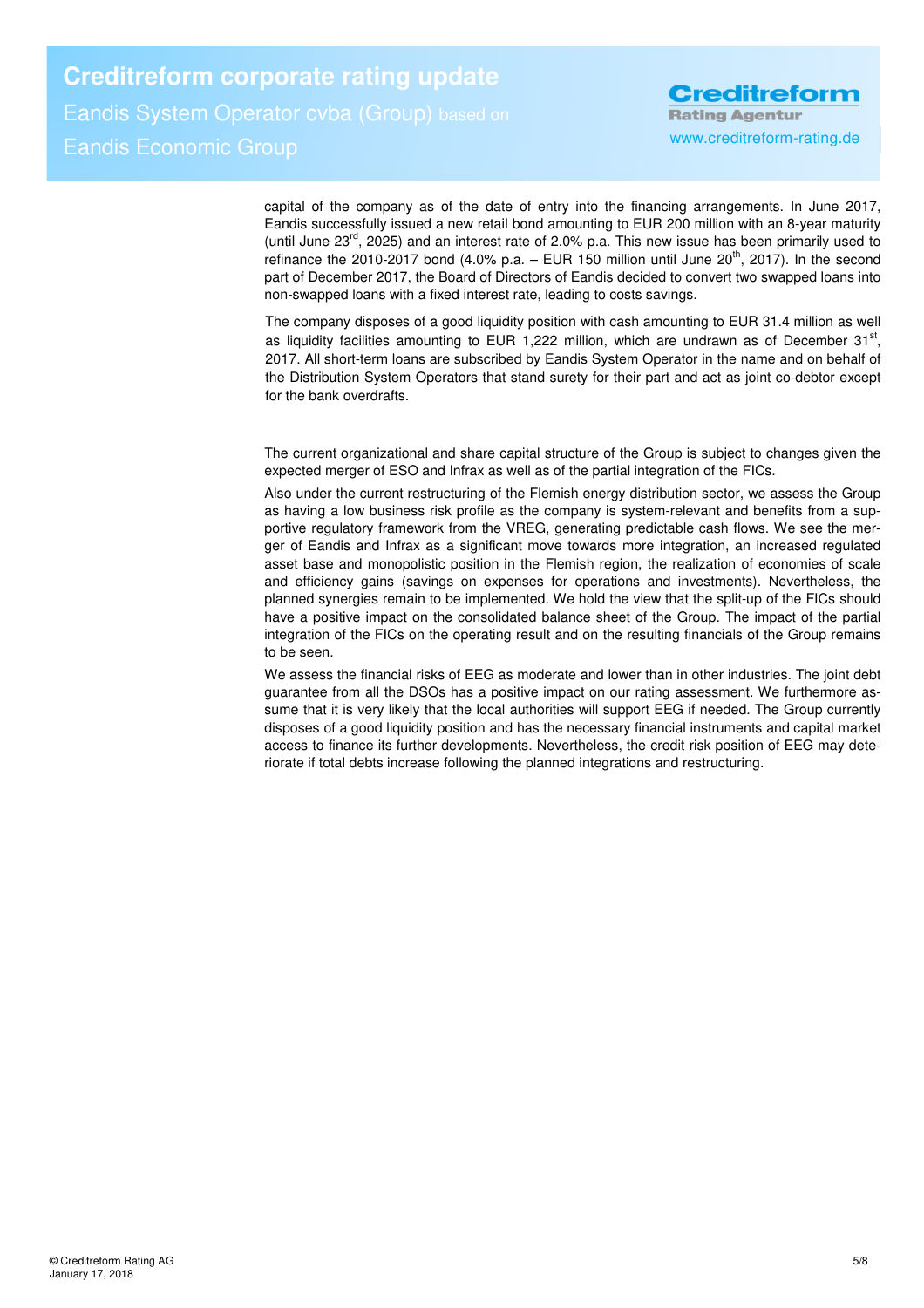# **Creditreform corporate rating update**

Eandis System Operator cvba (Group) based on Eandis Economic Group www.creditreform-rating.de

# **Annex**

#### **Regulatory requirements**

After having prepared an unsolicited rating of the company on November 2016, the management of Eandis System Operator cvba commissioned Creditreform Rating AG with the preparation of the rating (solicited rating) on December  $7<sup>th</sup>$ , 2016 (standing order).

The rating is based on qualitative and quantitative analysis of relevant factors as well as on an estimation of sector-specific influencing factors. The quantitative analysis is primarily based on the annual report for 2016, intermediate reports and press releases of the company as well as supplementary information provided by Eandis.

The rating was prepared by analysts Marie Watelet (lead analyst) and Rudger van Mook (coanalyst).

The information and documents meet the requirements and are in accordance with the published Creditreform Rating AG's rating methodology. An electronic version of our rating methodology can be found on our website www.creditreform-rating.de.

A Rating Committee of highly qualified analysts of Creditreform Rating AG was called on January  $17<sup>th</sup>$ , 2018. The analysts presented the results of the quantitative and qualitative analyses and provided the Committee with a recommendation for the rating decision. After the discussion of the relevant risk factors, the Rating Committee arrived at a unanimous rating decision.

The rating result and the present rating report have been communicated to Eandis on the same day. A rating certificate has also been provided to the company.

The rating will be monitored until January  $16<sup>th</sup>$ , 2020. During this period, rating updates may occur. After the expiration of this term, a follow-up rating will be needed in order for the rating to remain valid.

A complete description of the rating methodology of Creditreform Rating AG is available on our website www.creditreform-rating.de.

In 2011 Creditreform Rating AG was registered within the European Union according to EU Regulation 1060/2009 (CRA-Regulation). Based on the registration Creditreform Rating AG (CRA) is allowed to issue credit ratings within the EU and is bound to comply with the provisions of the CRA-Regulation.

#### **Conflict of Interests**

No conflicts of interest were identified during the rating process that might influence the analyses and judgements of the rating analysts involved or any other natural person whose services are placed at the disposal or under the control of Creditreform Rating AG and who are directly involved in credit rating activities or approving credit ratings and rating outlooks.

In case of providing ancillary services to the rated entity, CRA will disclose all ancillary services in the credit rating report.

#### **Rules on the Presentation of Credit Ratings and Rating Outlooks**

The approval of credit ratings and rating outlooks follows our internal policies and procedures. In line with our policy "Rating Committee," all credit ratings and rating outlooks are approved by a rating committee based on the principle of unanimity.

To prepare this credit rating, CRA has used following substantially material sources:

- 1. Annual Report
- 2. Website
- 3. Internet research.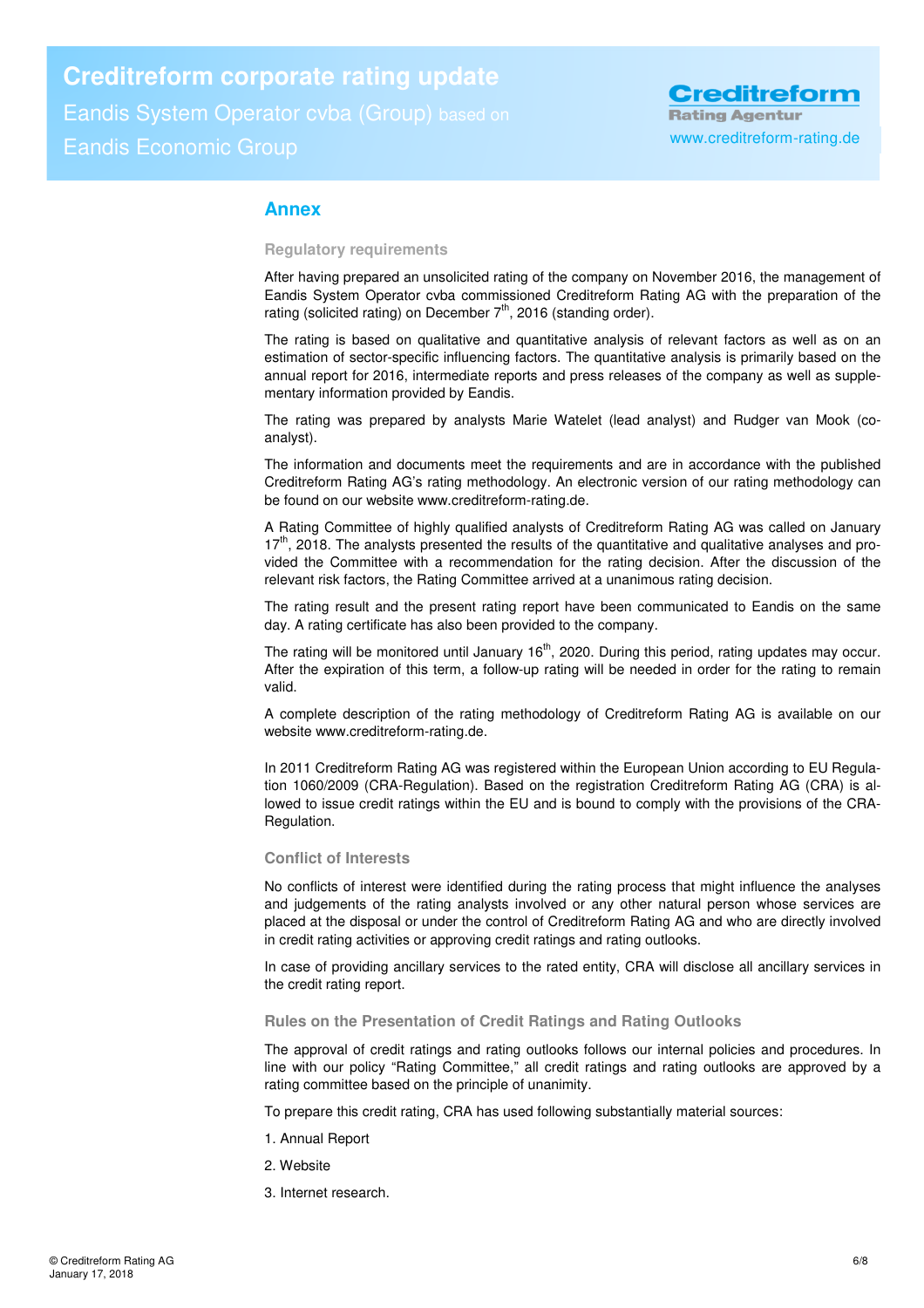**Creditreform corporate rating update**  Eandis System Operator cvba (Group) based on Eandis Economic Group www.creditreform-rating.de

**Creditreform Rating Agentur** 

There are no other attributes and limitations of the credit rating or rating outlook other than displayed on the CRA website. Furthermore CRA considers satisfactory the quality and extent of information available on the rated entity. In regard to the rated entity Creditreform Rating AG regarded available historical data as sufficient.

Between the disclosure of the credit rating to the rated entity and the public disclosure no amendments were made to the credit rating.

The "Basic data" information card indicates the principal methodology or version of methodology that was used in determining the rating, with a reference to its comprehensive description.

In case where the credit rating is based on more than one methodology or where reference only to the principal methodology might cause investors to overlook other important aspects of the credit rating, including any significant adjustments and deviations, Creditreform Rating AG explains this fact in the credit rating and indicates how the different methodologies or these other aspects are taken into account in the credit rating. This information is integrated in the credit rating report.

The meaning of each rating category, the definition of default or recovery and any appropriate risk warning, including a sensitivity analysis of the relevant key rating assumptions, such as mathematical or correlation assumptions, accompanied by worst-case scenario credit ratings as well as bestcase scenario credit ratings are explained.

The date at which the credit rating was released for distribution for the first time and when it was last updated including any rating outlooks is indicated clearly and prominently in the "Basic data" card as a "Rating action"; first release is indicated as "initial rating", other updates are indicated as an "update", "upgrade or downgrade", "not rated", "confirmed", "selective default" or "default".

In the case of a rating outlook, the time horizon is provided during which a change in the credit rating is expected. This information is available within "Basic data" information card.

In accordance to Article 11 (2) EU-Regulation (EC) No 1060/2009 registered or certified credit rating agency shall make available in a central repository established by ESMA information on its historical performance data, including the ratings transition frequency, and information about credit ratings issued in the past and on their changes. Requested data are available at the ESMA website: https://cerep.esma.europa.eu/cerep-web/statistics/defaults.xhtml.

An explanatory statement of the meaning of Creditreform`s default rates are available in the credit rating methodologies disclosed on the website.